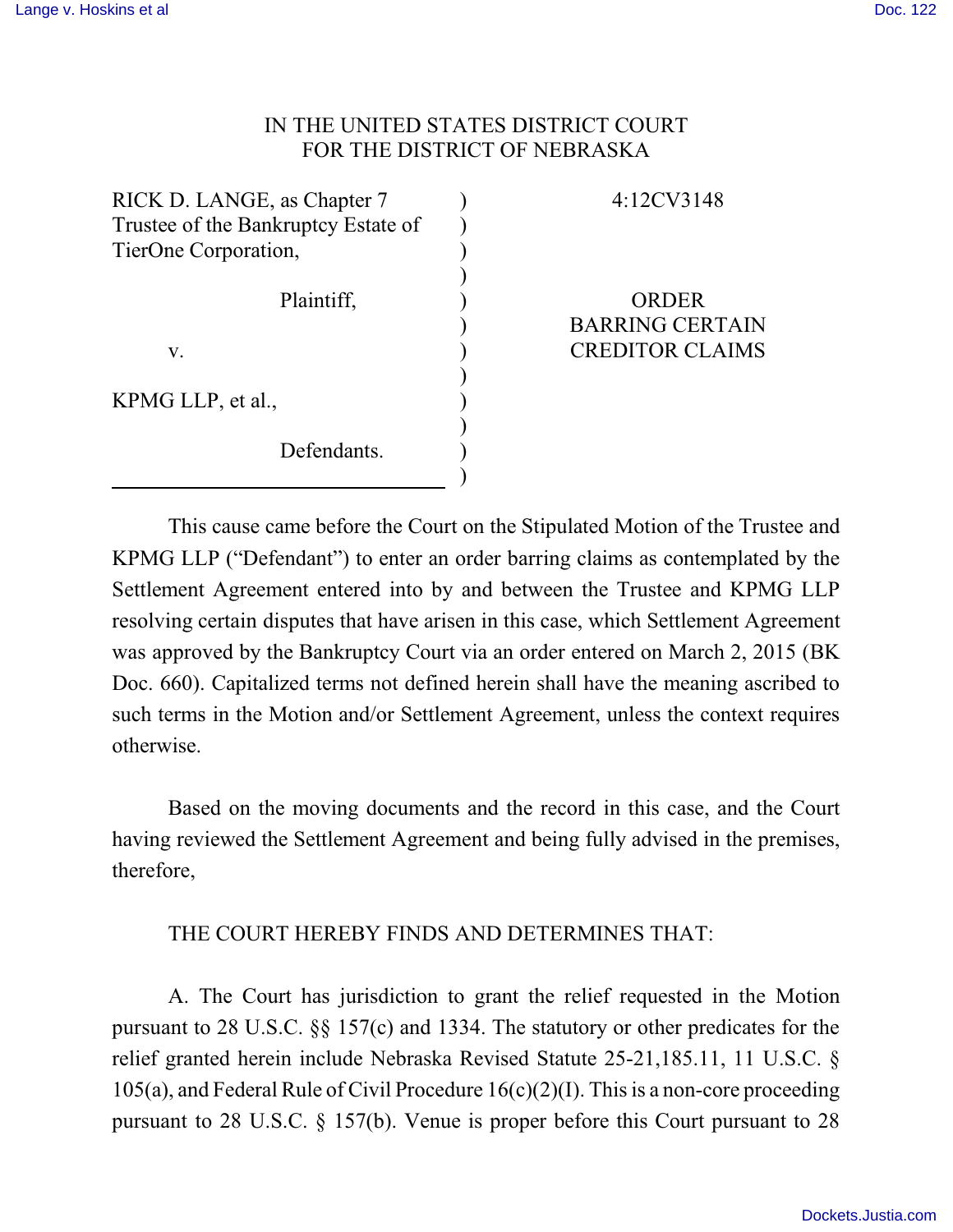U.S.C. §§ 1408 and 1409.

B. The form and means of the notice of the Motion has been: (1) proper, timely, adequate, and sufficient; (2) good and sufficient and appropriate under the circumstances of the Debtors' cases; and (3) reasonably calculated to reach and apprise all persons whose interests would or could be affected by this Order. No other or further notice of the Motion shall be required.

C. A reasonable opportunity to object or be heard with respect to the Motion and the relief requested therein has been afforded to all interested persons and entities in these cases.

D. Entry of this Order is appropriate in order to achieve the finality and repose that is contemplated as a term of the proposed settlement. The Trustee has shown that good cause exists for the entry of this Order.

NOW, THEREFORE, IT IS HEREBY ORDERED THAT:

1. The Motion (Filing No. [120](https://ecf.ned.uscourts.gov/doc1/11303224768)) is GRANTED.

2. Any objection to the Motion is DENIED in its entirety.

3. The Trustee's request for entry of an order barring certain claims is GRANTED.

4. This Order shall enjoin, bar and restrain the filing, commencing, conducting, prosecution, assertion or continuing of any suit, action or other proceeding, whether in this Court, in any federal or state court, or in any court, arbitration proceeding, administrative agency or other forum in the United States or elsewhere, of: (i) any and all Claims against any BANKRUPTCY RELEASEES by any and all BANKRUPTCY RELEASORS which directly or indirectly arise from or relate to all claims that could